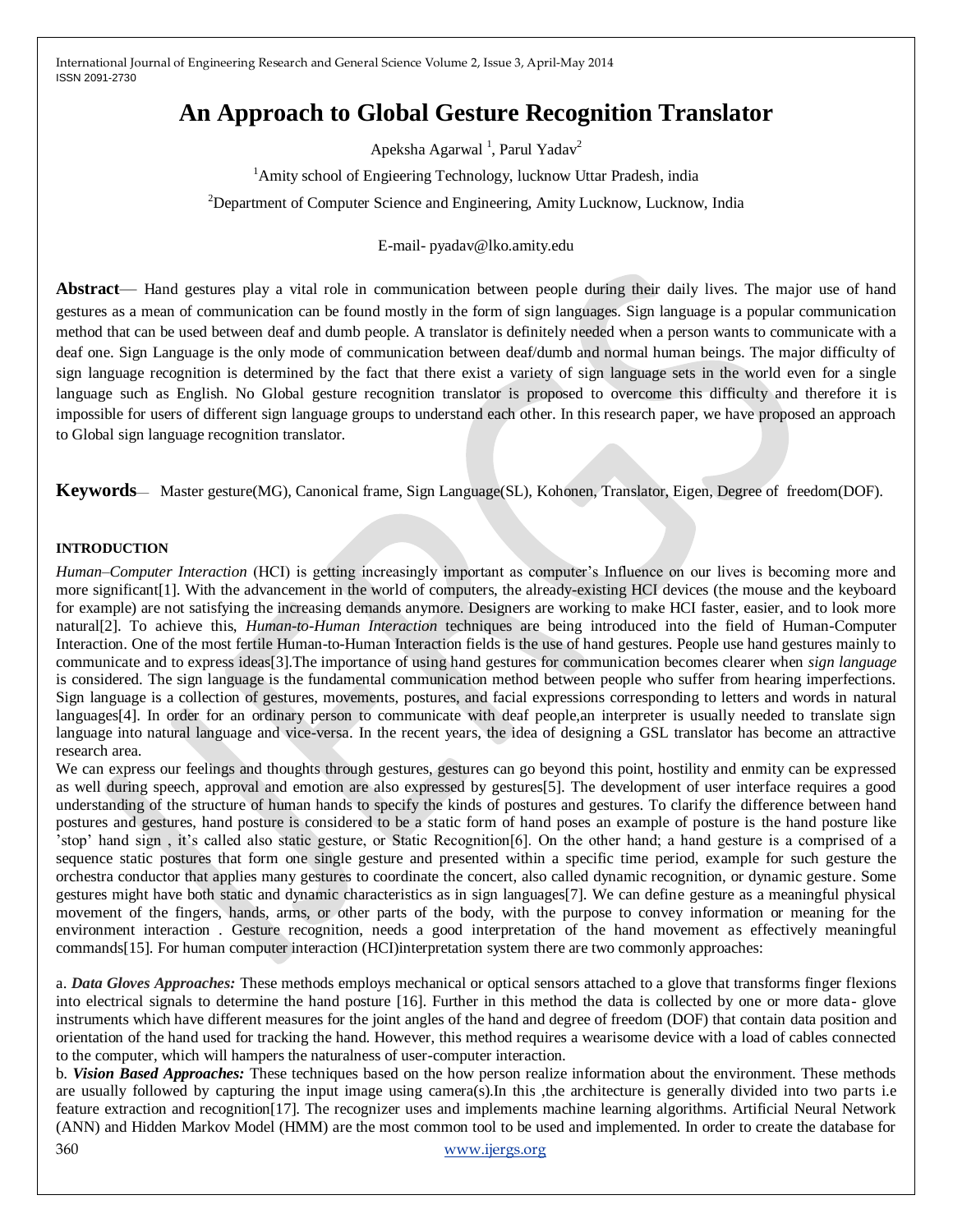gesture system, the gestures should be selected with their relevant meaning and each gesture may contain multi samples for increasing the accuracy of the system.

## **2. RELATED WORK**

Work for automatic recognition of sign language became visible in the 90s. Researches on hand gestures and two major classes have been identified. First category relies on electromechanical devices (sensor) that are used to observe different gesture parameters such as hand's position, angle, and the location of fingertips and gives numerical values[1]. Systems that use such devices are called wearable or glove computation-based systems. So to avoid this inconvenience ,the second class exploits image processing techniques to create visual based hand gesture recognition systems. Visual gesture recognition systems are again classified into two categories: The first one depends on specially designed gloves with visual markers called "vision based glove-marker gestures (VBGMG)" that helps in determining the hand position and postures[2]. But using gloves and markers leads to the limitation and do not provide the natural feeling required in human computer interaction systems. Besides, colored gloves increases, the processing complexity. The next one that is an alternative to the second kind of visual based gesture recognition systems can be called "natural visual-based gesture (NVBG)" means visual based gesture without gloves  $\&$  markers[3]. And this type tries to provide the ultimate convenience and naturalness by using images of bare hands for gesture recognition. Also many researchers have been trying very hard to introduce hand gestures to Human-Machine Interaction field. Year 1992: Charayaphan and Marble developed a way to understand American Sign Language using image processing. Previous work on sign language recognition focuses primarily on finger spelling recognition and isolated sign recognition. Some work uses neural networks ,

For the work to apply to continuous ASL recognition, the problem of explicit temporal segmentation must be solved. HMM-based approaches take care of this problem implicitly. Mohammed Waleed Kadous uses Power Gloves to recognize a set of 95 isolated Auslan signs with 80% accuracy, with an emphasis on computationally inexpensive methods There is very little previous work on continualus ASL recognition. Thad Starner and Alex Pentland use a view-based approach to extract two-dimensional features as input to HMMs with a 40-word vocabulary and a strongly constrained sentence structure consisting of a pronoun, verb, noun, adjective, and pronoun in sequence. Annelies Braf€ort describes ARGO, an architecture for LSF recognition based on linguistic principles and HMMs , but provides limited experimentation results. Yanghee Nam and KwangYoenWohn use three-dimensional data as input to HMMs for continuous recognition of a very small set of gestures.

Year1996: Grobel and Assan used HMMs to recognize isolated signs and Braffort also presented a recognition system for sentences of French Sign language. Year 1997: Vogler and Metaxas used computer vision methods and HMMs. Year 1998: Yoshinori, Kang-Hyun, Nobutaka, and Yoshiaki used colored gloves and have proven that using colored gloves faster & easier hand features extraction can be done than simply wearing no gloves at all. Year 1998: Liang and Ouhyoung developed a continuous recognition of Taiwan sign language using HMMs with a vocabulary between 71 and 250 signs using data glove as an input device. However their system required that gestures performed by the signer to be slow to so that word boundary can be detected. Year 1999: Yang and Ahuja developed dynamic gestures recognition as they used skin color detection and transforms of skin regions which are in motion to figure out the motion path of ASL signs. Using a neural network, they recognized 40 ASL gestures with a success rate of around 96%. But their technique has very high computational cost whenever wrong skin regions are detected. Year 2000: Halawani used subtractive clustering algorithm and least- squares estimator are used to identify fuzzy inference system[7]. Taniguchi, Arita, and Igi used Eigen method to detect hand shapes which was appearance based. Using a clustering technique, they generate clusters of hands on an eigen space. They have achieved accuracy of around 93%. Year 2000: Symeoinidis used orientation histograms to detect static hand gestures, specifically, a subset of American Sign Language. . Year 2003: Nielsen and Tezera[9] have developed hand posture detection and recognition approach using vision based.

Later a project in Oxford University using a red color wrist band was used to recognize hand from image and fast template matching was used for pattern recognition with an accuracy of 99.1%[10].

## **3. PROPOSED METHOD**

This proposed method uses 2-D image captured from normal digital camera, webcam as input. An example of an input image is shown in Fig.1.Using Watch detection method, the watch is detected in the image and image is preprocessed. If watch is not detected then a different methods are used. If watch is detected then our proposed method can be applied on the preprocessed image. Then image is matched using the technique pattern recognition. After that quantization of image is done. Tree technique described in detail below is used to reduce time complexity and unnecessary matching's done and accordingly winning neuron will be chosen. The output can be audio or textual[10].

## **3.1 WATCH DETECTION**

For detecting watch in the image three sets namely A,B,C are taken.

361 [www.ijergs.org](http://www.ijergs.org/)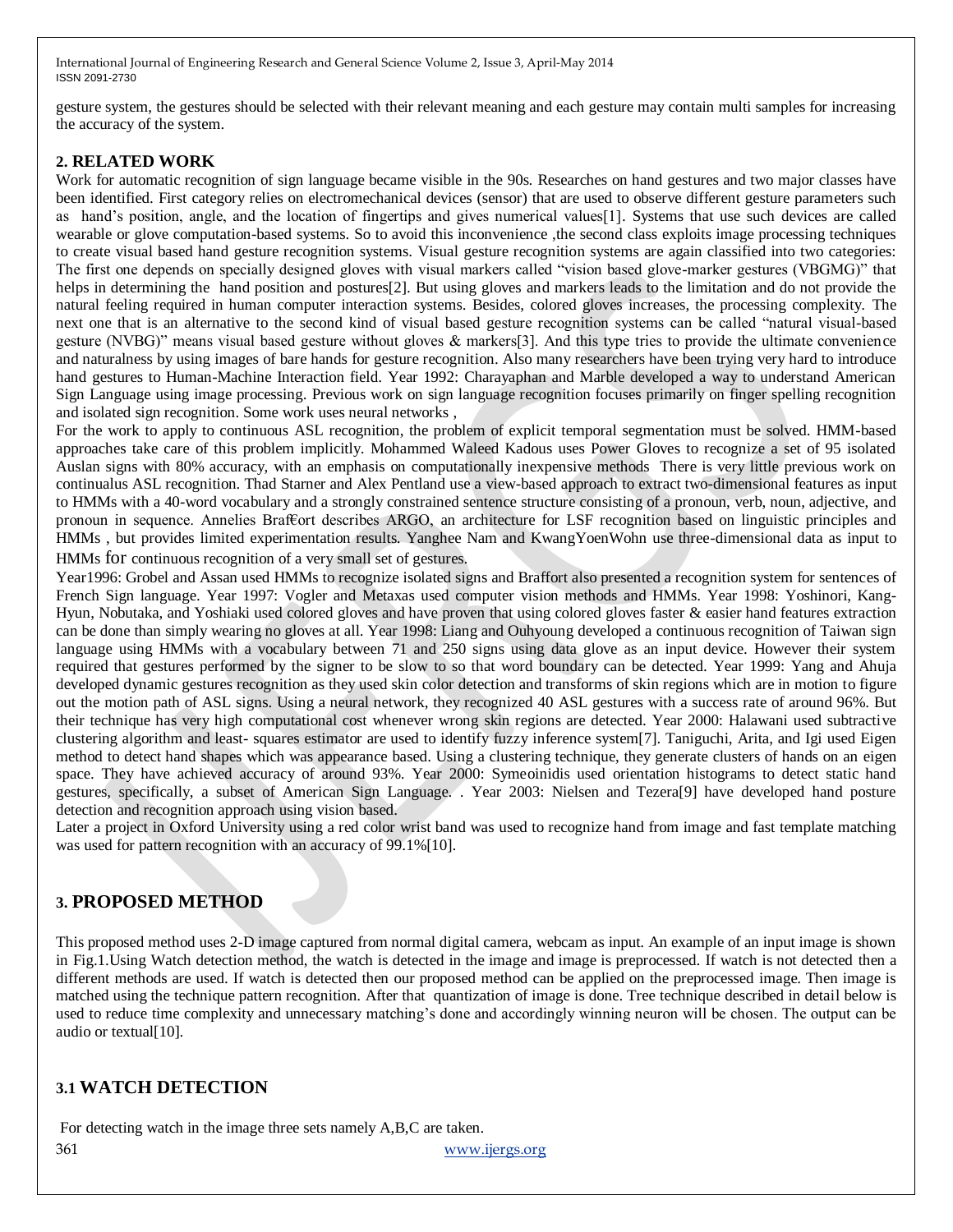Set A {all pixels of image} Set B {all skin color pixels} Set C { wrist watch color pixels } Then, Preprocessed image =  $A \cap (B \cup C)$ 

Wrists watch pixels can be detected as between the line passing through the adjacent pixels of skin color and a different color (watch) will be nearly parallel to each other as shown below[10].



FIG. 1 Wrist Watch

## .**3.2 TREE TECHNIQUE**

Many symbols are similar and have a bit difference and some are totally different from others. In this technique we group visually similar symbols in groups and the input image is matched with the group to which it is most likely to be matched. This increases the possibility and chances of match to be increased.



#### Fig.2 Master Gesture

Here we have divided 26 alphabets into 9 sets with 3 and less than three gestures per set. All the 3 gestures within a set are superimposed over each other to gives a **master gesture** representing that set. Then the input is matched with 9 master gestures of all sets. The closest match with a master gesture provides a security that the gesture lies in that particular set. Best case will have 2 matches for output and in worst case there will be 11 to 12 comparisons for 26 alphabets, average case will be 6-7 comparisons[10]. We took four countries namely India, Australia, Irish and South Africa. The original difficulty of SL recognition is aggravated by the fact that there are many variety of SL sets exist in the world for even a single language such as English. Each country has its own symbols and gestures. Thus, it is impossible for users of different SL groups to understand each other. So by defining a Global SL translator system that is capable of providing recognition and interpreting of signs from different regions/countries will be useful for deaf communities. So if we not make this we have to do 104 comparisons for 4 countries gestures and it is obviously time consuming process and would not be applicable for real time system. So we have to make use of this proposed method so as to reduce no. of comparisons and to make this process real time.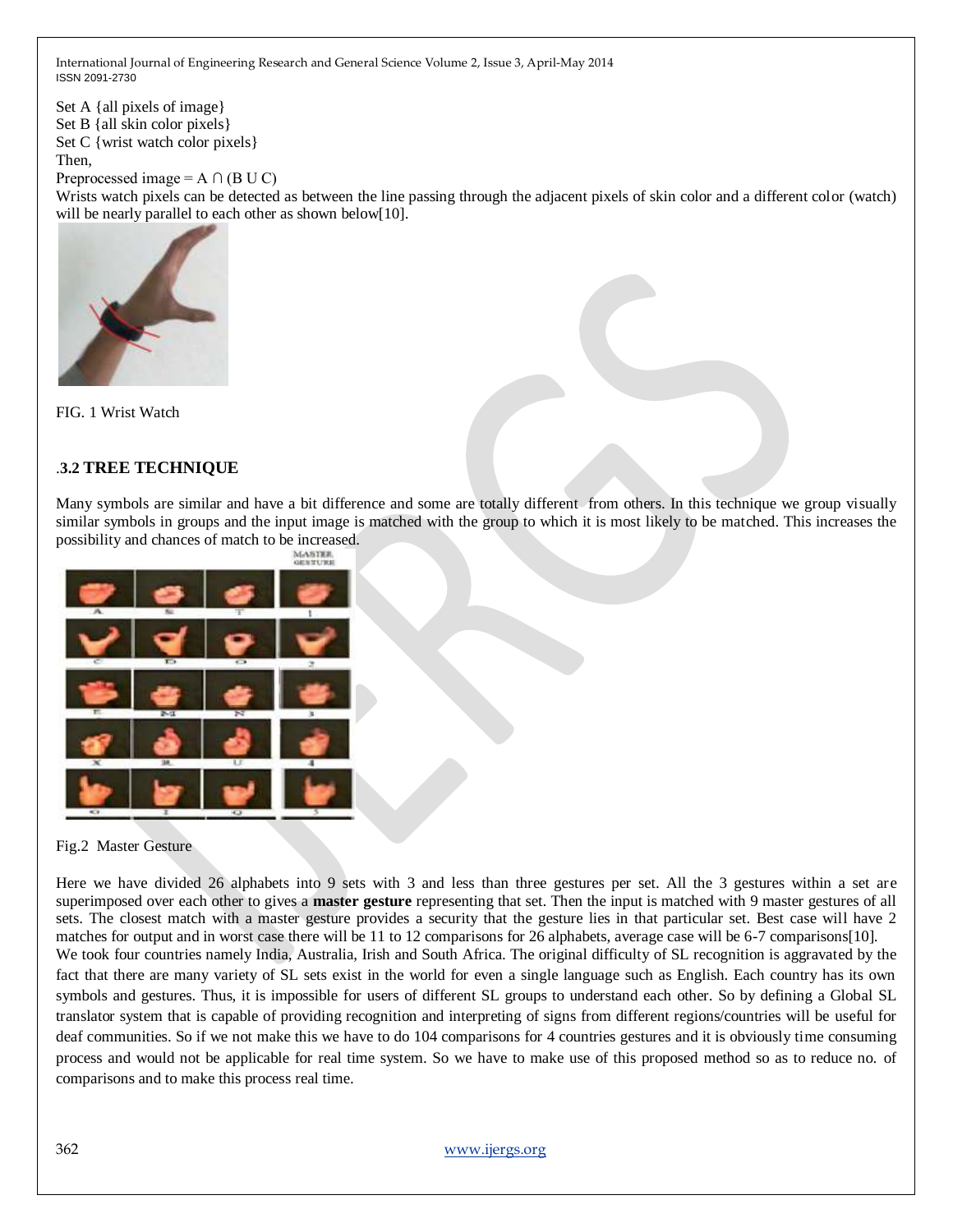## **3.5 ARCHITECTURAL DESIGN**



#### Fig.4 Architectural Design

For every country we know that SL gestures are different. So we are developing a language platform recognizer. We consider here four languages .In 3 languages all alphabets are same except 6 alphabets which are different. So that means 20 alphabets are same and remaining 6 alphabets which are different are given below-

#### G, H, K, L, P, Q



Fig.3 Signs Language Gestures

In three countries there are same gestures for same alphabets so we will take one image in our data set for matching that and in one country there are few different gestures for various alphabets so we will take two images for those alphabets one to represent those three countries in which it is same an one of that different one. Now we have to compare for six alphabets with two images as discussed above. Further we will take the concept of Master Gesture. Five Master Gesture we can make for fifteen alphabets and five alphabets remained that different that they can't form a MG set  $(I, V, W, Y, Z)$ . **MG** set are

- 1. A S T
- 2. C D O
- 3. E M N
- 4. R U X
- 

363 [www.ijergs.org](http://www.ijergs.org/)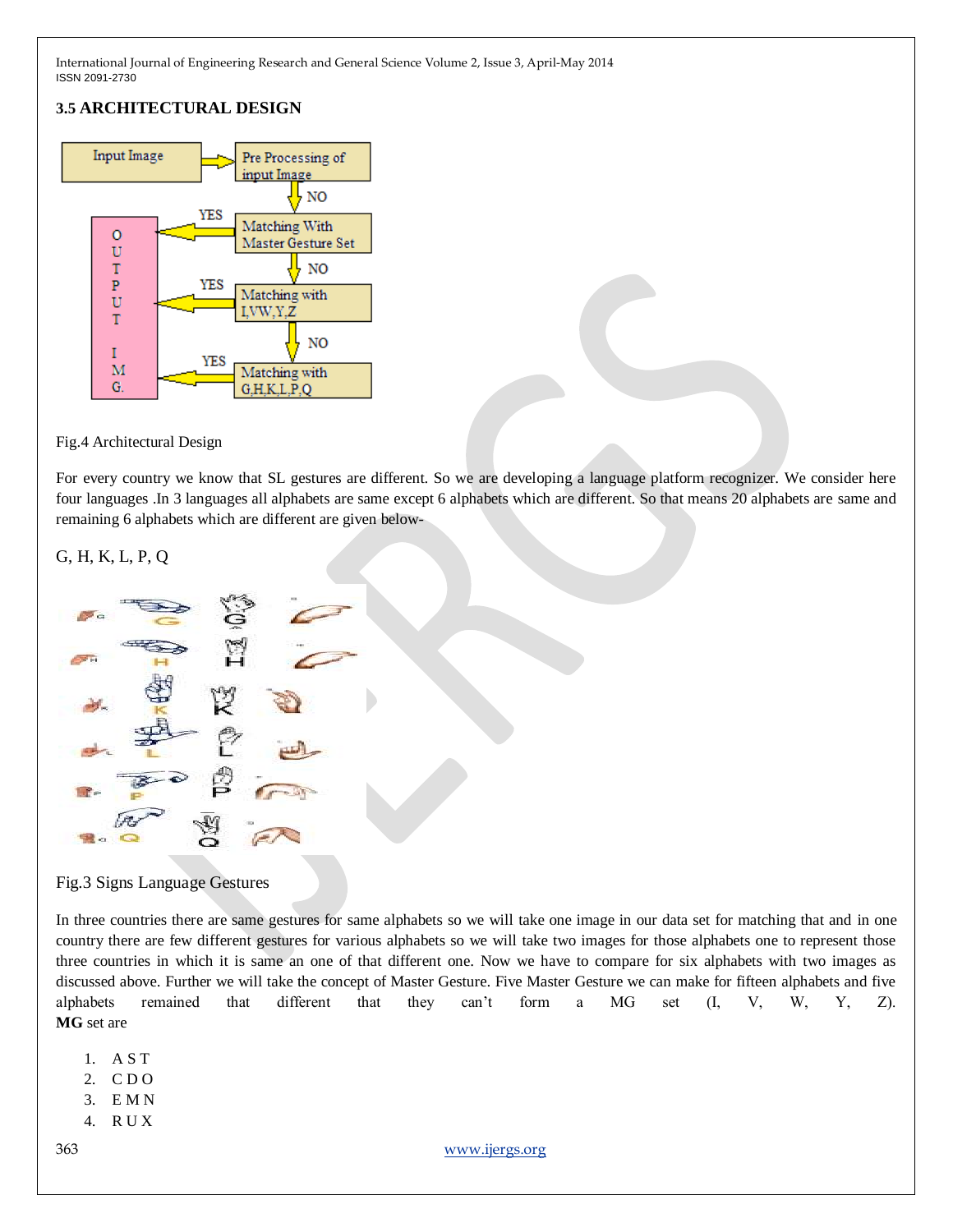5. J F B

So now totally we have:-

Five alphabets which are same in all four countries but no master gesture exists for them.

Six alphabets which have two images in dataset for their recognition. Fifteen alphabets in five different master gesture sets. So total one hundred four gestures of four different countries can now be compared in:-

**Best** case: - 2 comparisons.

**Worst** case: - 22 comparisons.

**Average** case: - 12 comparisons.

### **3.4 WINNING NEURON**

After the selection of group to which the input lies comes the choice of winning neuron. In winning neuron technique there come only one output which is most similar in nature using kohonen algorithm. The output can be in audio and textual manner whatever desired.

## **4. MATCHING PROCESS**



## **CONCLUSION**

This research has a new idea for the purpose of recognition of global sign languages with an attempt of minimizing computational complexity. This proposed approach overcomes various limitations of previously used techniques like gloves, multicolored gloves, and sensor gloves. Method summarized in this paper, is helpful in human-machine interface. By using Tree technique, time complexity gets reduced that results in reduction in number of comparisons.

#### **FUTURE SCOPE**

Methodology proposed in this paper will be implemented in our next research paper. Vision based control and access can lead to overcome several basic limitations of computers like mouse & keyboard.

#### **REFERENCES:**

- [1] Syed Atif Mehdi & Yasir Niaz Khan, "SIGN LANGUAGE RECOGNITION USING SENSOR GLOVES", Proceedings of the 9th International Conference on Neural Information Processing (ICONIP<sup>o</sup>02), Vol. 5
- [2] M. B. Waldron and S. Kim, "Isolated ASL sign recognition system for deaf persons". IEEE transactions on Rehabilitation Engineering, 3(3):261-71, September 1995

364 [www.ijergs.org](http://www.ijergs.org/)